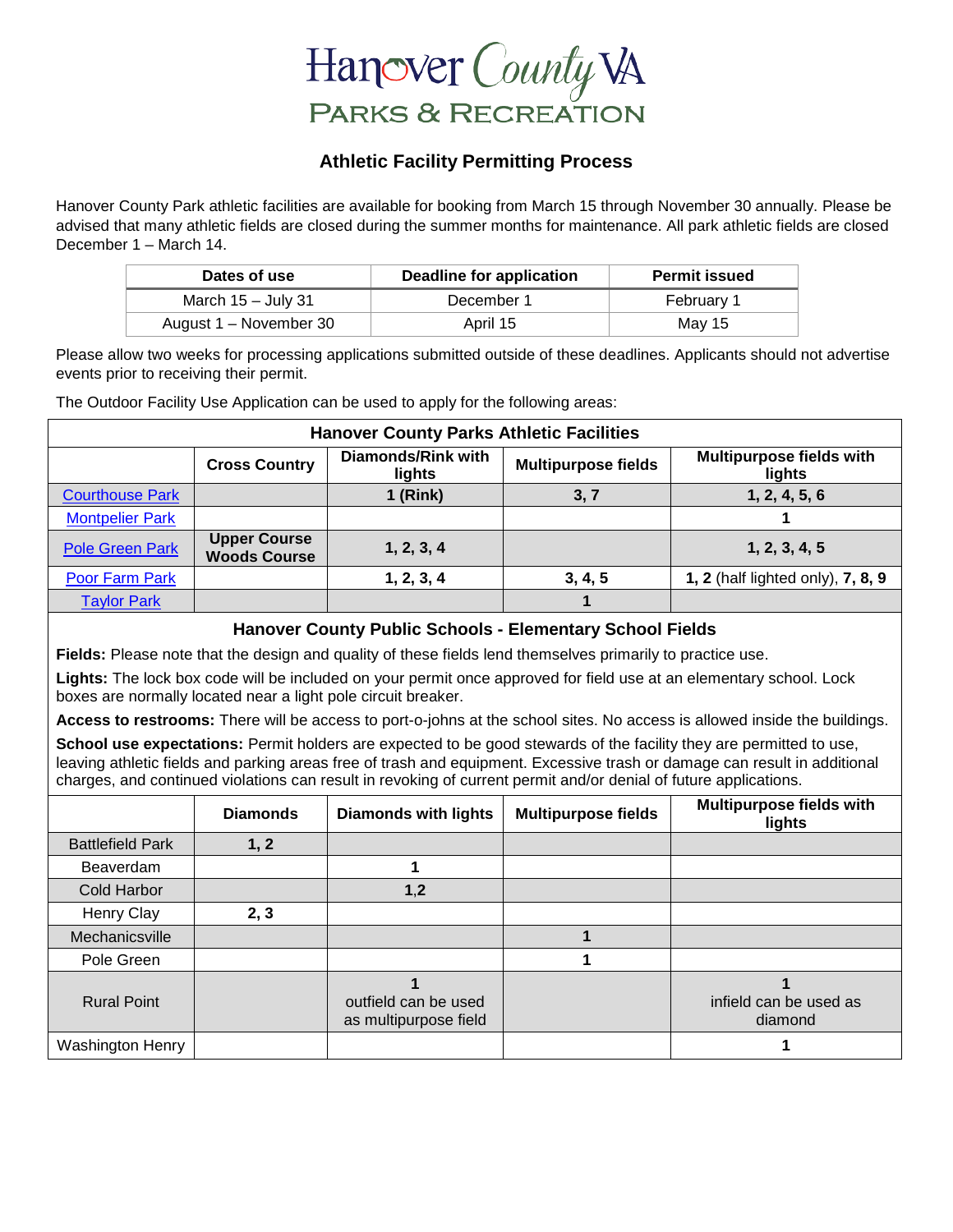#### **Application Requirements**

Completed Outdoor Facility Use Application and required documentation can be mailed or delivered during business hours to Hanover County Parks & Recreation 7515 Library Drive Room 120, Hanover VA 23069 or emailed to [athletics@hanovercounty.gov.](mailto:athletics@hanovercounty.gov)

- Certificate of Insurance
	- o Certificate holder must be listed as: Hanover County School Board and Hanover County P.O. Box 470, Hanover, VA 23069-0470
	- o \$1,000,000 General Liability Coverage
- Certification that your organization has a concussion protocol or will adopt the HCPS policy: <http://hcps.us/cms/one.aspx?portalId=1251067&pageId=3612477>

#### **Considerations for Approval**

Hanover County Parks and Recreation reserves the right to deny any permit based on activity type, scope of event and safety of any rental. Priority for outdoor facility use is given to:

- Hanover County government
- Hanover County Public Schools
- Hanover based youth organizations
- Hanover based adult organizations
- Non-Hanover based youth organizations
- Non-Hanover based adult organizations

Large scale events may require additional county support staff (Hanover County Parks and Recreation, Hanover Fire & EMS, Hanover County Sheriff's Office) and/or require additional amenities for the operation of their event (port-a-johns, parking support, staging, tents, etc.) at the permit holder's expense.

#### **Permit Holder Expectations**

Permit holders are expected to be good stewards of the facility they are permitted to use, leaving athletic fields and parking areas free of trash and equipment. Excessive trash or damage can result in additional charges, and continued violations can result in revoking of current permit and/or denial of future applications.

After-hours texts and calls should be limited to issues related to lights, field conflicts, or critical incidents and directed to the After Hours Hotline at (804) 922-0270.

#### **Communication of Permit Updates and Needs**

Email [athletics@hanovercounty.gov](mailto:athletics@hanovercounty.gov) or call (804) 365-7150 during regular office hours, Monday - Friday, 8:30AM - 5PM for facility changes, inquiries and questions. All permit updates (cancellation, reschedule or requested additions) must be submitted in writing. This provides written record enabling us to make the proper corrections to your permit and communicate more effectively.

- Additional field space or changes to permit must be submitted at least one business day in advance for already approved permits.
- New requests will be considered with a completed Outdoor Facility Use Application and required documentation and can take up to two-weeks to process.

Emails received after-hours may not be responded to until the next business day.

Tournaments/Sporting Events:

• Changes (subtractions/additions/field prep/lights etc) to permits must be emailed to athletics@hanovercounty.gov by 9AM the Monday prior to the tournament/sporting event.

Hanover-based organizations on multipurpose fields:

- Field paint requests will be considered for games permits only. Paint is provided in limited quantity in 5 gallon buckets, to be mixed according to instructions and used in permitted user's sprayer.
	- $\circ$  Requests must be emailed to [athletics@hanovercounty.gov](mailto:athletics@hanovercounty.gov) with the following information:
		- League name and location for paint to be delivered
		- Number of buckets
	- o Deadlines for field paint requests: Spring/summer December 1 / Fall April 15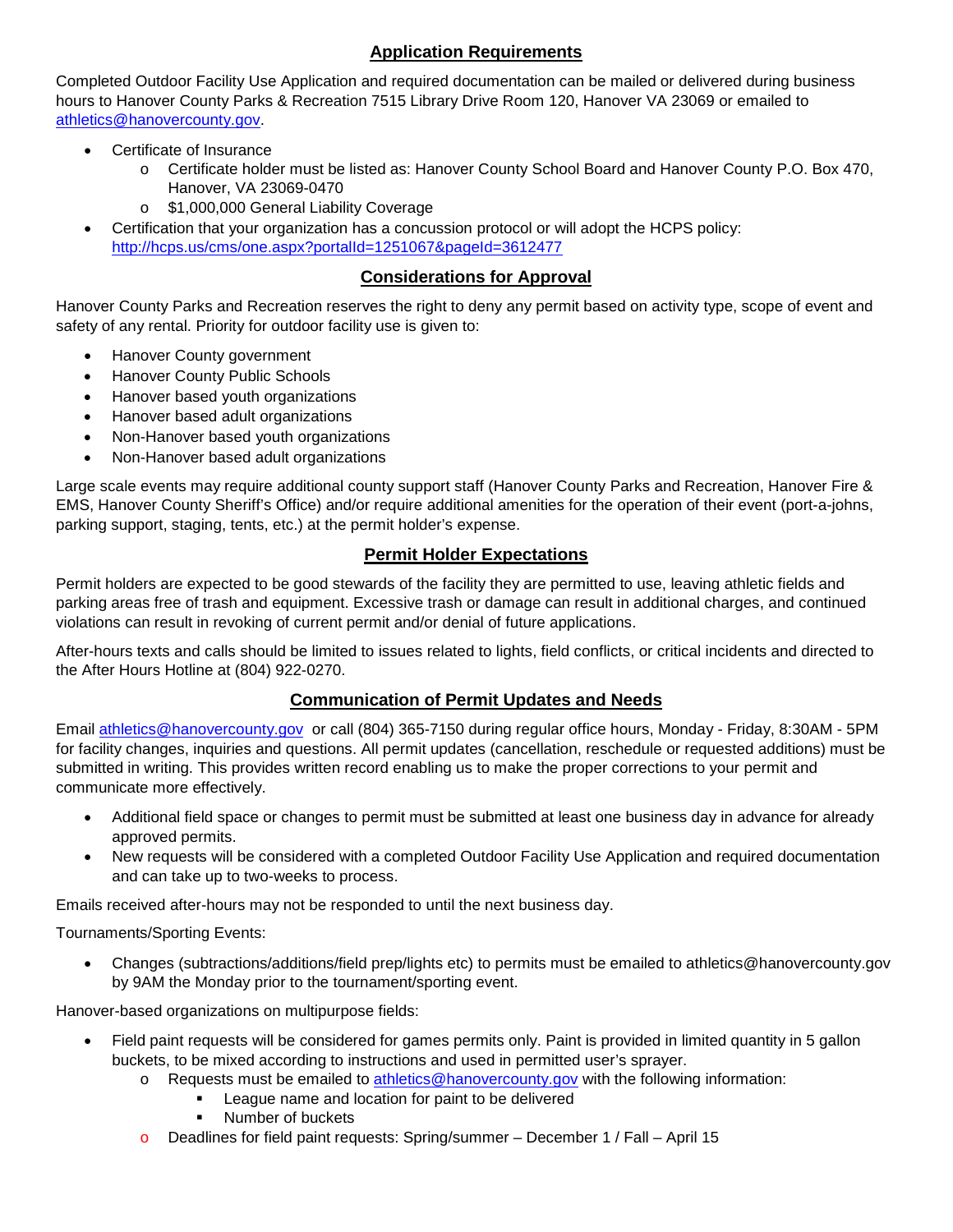#### **Field Conditions and Closures**

Field closure announcements are made by 3PM, Monday - Friday and by 7AM, Saturday and Sunday.

- Athletic Field Hotline (804) 365-4698
- Social media via [Facebook](https://www.facebook.com/HanoverParksRec/) and [Twitter](https://twitter.com/HanoverParksRec/) @hanoverparksrec

The department will not change a field closure determination once it has been announced. If inclement weather arrives and/or field conditions deteriorate, it is the permitted organization's responsibility to determine if practice/games need to be cancelled. Field damage resulting from using unplayable fields will result in additional charges and continued violations can result in revoking a current permit and/or denial of future applications.

If your organization chooses to cancel practice/games due to inclement weather or field conditions**,** please email [athletics@hanovercounty.gov](mailto:athletics@hanovercounty.gov) immediately.

- Field lighting schedule will be adjusted accordingly on park lighted fields.
- The booking will be removed from your permit, so that you will not be held financially responsible for the reservation on that date. This email notification must be made within 24 hours following the field booking to avoid being charged for field use.

#### **Outdoor Facility Use Fees and Billing**

Fees are based on a per day booking rate.

|                                                           | <b>Monday – Friday</b> | <b>Saturday &amp; Sunday</b> |
|-----------------------------------------------------------|------------------------|------------------------------|
| <b>Non-Lighted School Fields</b>                          |                        |                              |
| Hanover Based                                             | \$10                   | \$15                         |
| Non-Hanover Based                                         | \$20                   | \$30                         |
| <b>Non-Lighted Park Fields</b>                            |                        |                              |
| Hanover Based                                             | \$12                   | \$17                         |
| Non-Hanover Based                                         | \$24                   | \$34                         |
| <b>Lighted Fields &amp; Roller Rink</b>                   |                        |                              |
| Hanover Based                                             | \$15                   | \$20                         |
| Non-Hanover Based                                         | \$30                   | \$40                         |
| Tournament<br>Add on: Diamond field prep, three (3) field | \$50                   | \$50                         |
| minimum per site                                          | \$30                   | \$30                         |
| <b>Cross Country</b>                                      |                        |                              |
| Hanover Based                                             | \$200                  | \$200                        |
| Non-Hanover Based                                         | \$400                  | \$400                        |
| <b>Add on:</b> Mulched road crossing (Upper Course)       | \$50                   | \$50                         |

**Hanover Based**: Athletic organizations that are open to and accept all individuals and at least 50% of participants are Hanover County residents. Roster with participant names and address may be requested at any time.

**Non-Hanover Based:** Athletic organizations or teams that either require tryouts or less than 50% of participants are Hanover County residents.

Hanover Based organizations with approved permits are required to pay for field use monthly in the case of games or practices, immediately following tournament/event.

- Department will send invoices out via email following rental dates.
- In some cases, pre-payment of rental fees is required.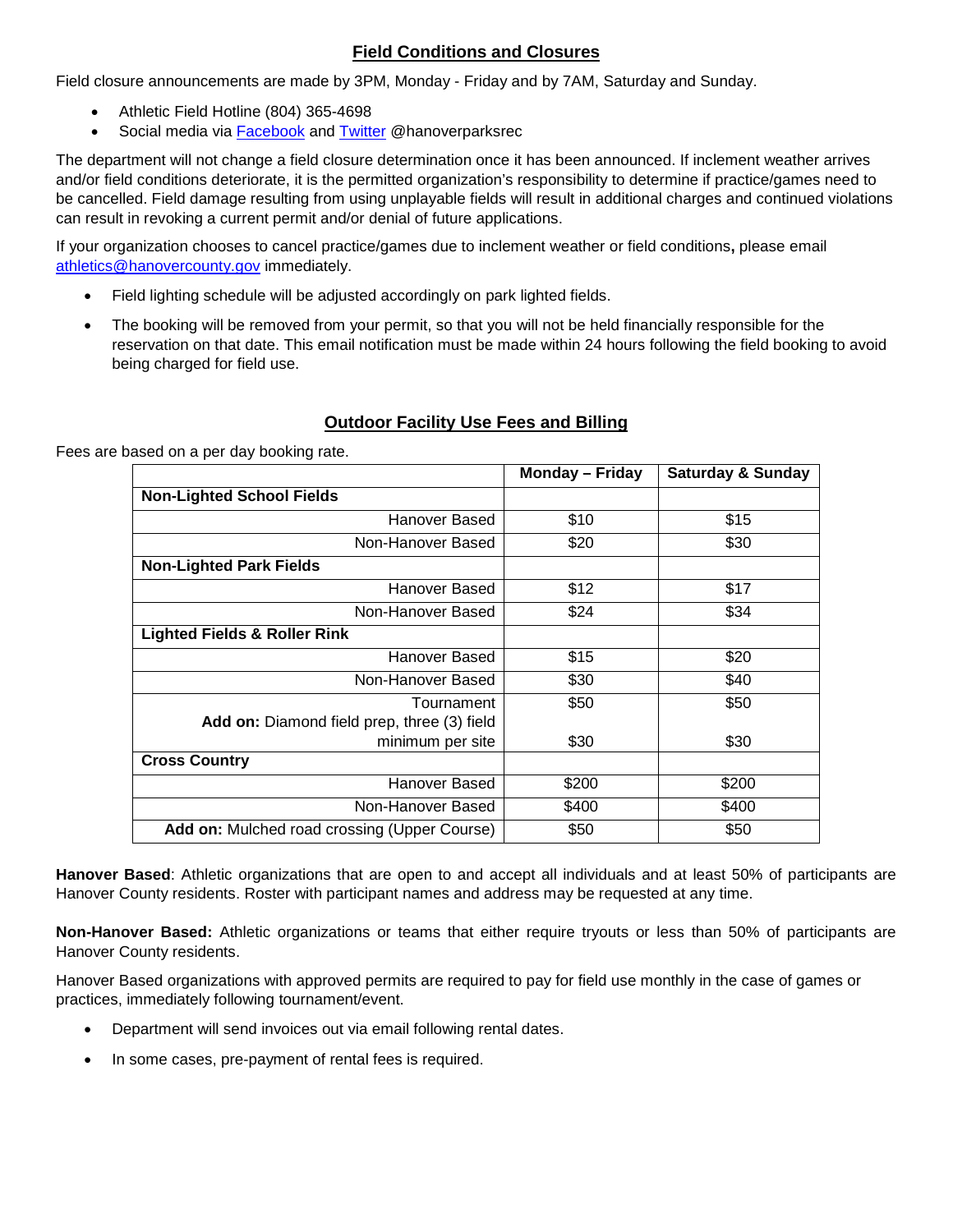### **Hanover County Park Rules**

We hope you enjoy your time visiting Hanover County's parks. While in the parks please be courteous to others and aware of the following rules and regulations listed below.

- Park patrons agree to hold Hanover County harmless from any and all accidents and injuries occurring during the use of park facilities, Hanover County will not be held responsible for any loss or theft during the use of park facilities.
- Parks are supervised by the Parks and Recreation Department and patrolled by the Hanover County Sheriff's Office, as well as the Virginia State Police, who hold the responsibility of enforcing park rules along with local, state and federal laws.
- All areas are available to the public on a first come, first served basis at no charge, with the exception of shelters and athletic facilities, when reserved. Parks are open from dawn to dusk daily, with the exception of lighted facilities. Avoid any amenities designated as temporarily unavailable.
- Patrons are responsible for leaving the park in the condition it was found, free of trash. Any damage should be reported immediately to the Parks and Recreation Department.
- Closings for maintenance, safety or other reasons deemed appropriate for the management and protection of property shall be at the discretion of the Department.
- Vehicular access is limited to designated areas only.
- Portable grills less than 1,000 square-inches are permitted in designated grilling areas only. Fryers and ground fires are strictly prohibited.
- For the safety and overall experience of all park patrons, the following activities are prohibited:
	- o possession or use of alcoholic beverages
	- o hunting
	- o profanity
	- o glass containers
	- o metal detecting
	- o golfing
	- o rocket launching
	- o hot air ballooning or other manned flying equipment
	- o posting and distributing promotional material
	- o carnival-type activities (inflatable attractions, dunk tanks, etc)
	- o utilizing park property for sale of goods or services or collection of fees
	- o amplified sound through non-park approved systems
- The following are permitted only in designated areas of specific parks:
	- o unmanned aircraft systems (radio controlled, drones, etc.)
	- o horseback riding
	- o animals allowed off-leash
	- o fishing in accordance with the laws of the Commonwealth of Virginia.
	- $\circ$  Canopy tents, that must be 10 ft x 10 ft, or smaller and may not be staked into the ground.
- Any exceptions to these guidelines must be approved in advance, in writing by the Parks and Recreation Director.

## **Athletic Fields**

The scheduling of athletic organizations and the issuance of permits to those groups is handled by application through Hanover County Parks and Recreation only.

- Restrooms are scheduled to be open daily mid-March through mid-November, based on athletic field schedules.
- Field maintenance, lining, and alterations are prohibited without prior approval, in writing from the Department.
- For patron safety, only players, coaches, umpires and referees are allowed on athletic fields. All spectators, pets and others are to remain on the boundary of the field, or outside a perimeter fence.
- All athletic field equipment is the property and responsibility of the athletic leagues. Athletic field equipment placement and scheduling must be approved, in advance, in writing by the Department and is the responsibility of the athletic league. Equipment must be secured and in proper working order to industry standards.
- If field conditions change after the field closure announcement (Monday Friday at 3PM, Saturday and Sunday at 7AM), the athletic leagues have the responsibility to determine if field play is safe and reasonable. In the event of inclement weather where fields are utilized and damaged, leagues will be charged a damage fee.